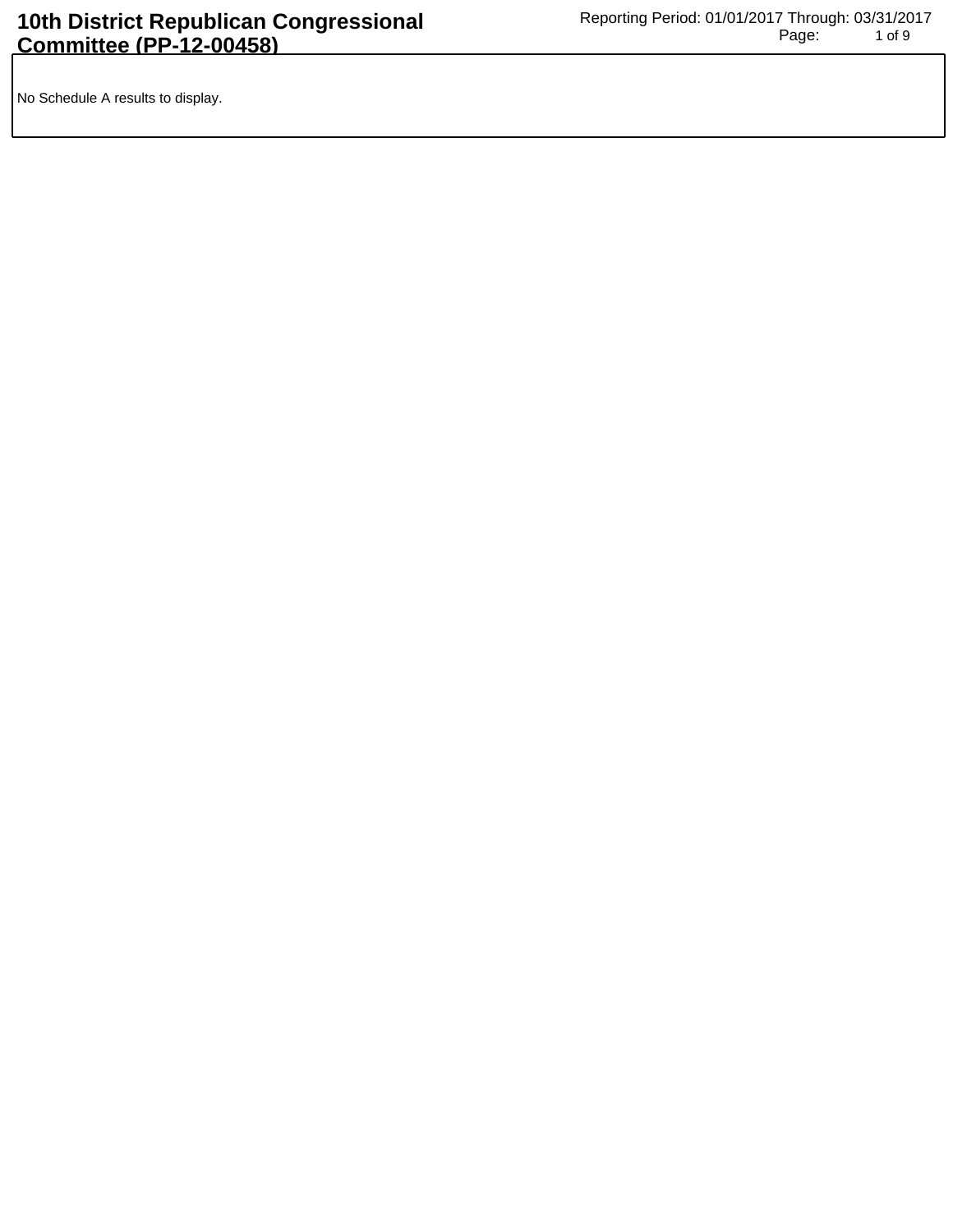## **10th District Republican Congressional Committee (PP-12-00458)**

| <u> UUIIIIIIIIIIIII - IZ-UUTJUL</u>                                                                        |                                                                                                                                                                                                                                      |                  |                                                |          |
|------------------------------------------------------------------------------------------------------------|--------------------------------------------------------------------------------------------------------------------------------------------------------------------------------------------------------------------------------------|------------------|------------------------------------------------|----------|
| Schedule B: In-Kind Contributions Over \$100<br>Full Name of Contributor<br>Mailing Address of Contributor | Donor Information<br>1. Employer or Business (If Corporate/Company Donor: N/A)<br>2. Type of Business (If Corporate Donor Type of Business)<br>3. Business Location<br>4. Service/Goods Received<br>5. Basis used to Determine Value | Date<br>Received | Contribution   Aggregate<br><b>This Period</b> | To Date  |
| Thoburn, Jo<br>1406 Crowell Rd<br>Vienna, VA 22182                                                         | 1. Farifax Christian Academy<br>2. Educator<br>3. Fairfax VA<br>4. Email service<br>5. Actual Cost                                                                                                                                   | 02/20/2017       | \$105.00                                       | \$105.00 |
| Thoburn, Jo<br>1406 Crowell Rd<br>Vienna, VA 22182                                                         | 1. Farifax Christian Academy<br>2. Educator<br>3. Fairfax VA<br>4. Email service<br>5. Actual Cost                                                                                                                                   | 03/20/2017       | \$105.00                                       | \$210.00 |
| <b>Total This Period</b>                                                                                   |                                                                                                                                                                                                                                      |                  | \$210.00                                       |          |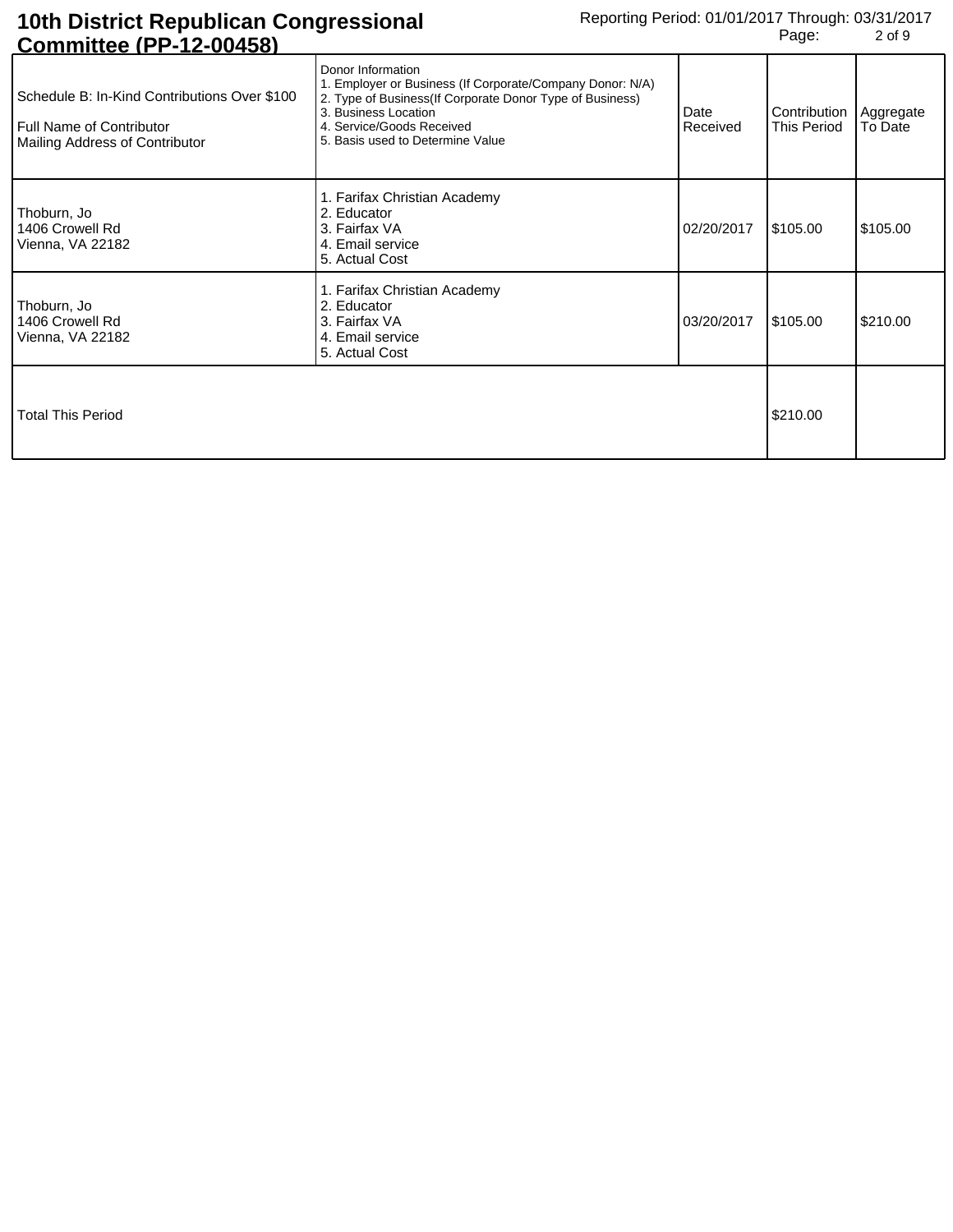No Schedule C results to display.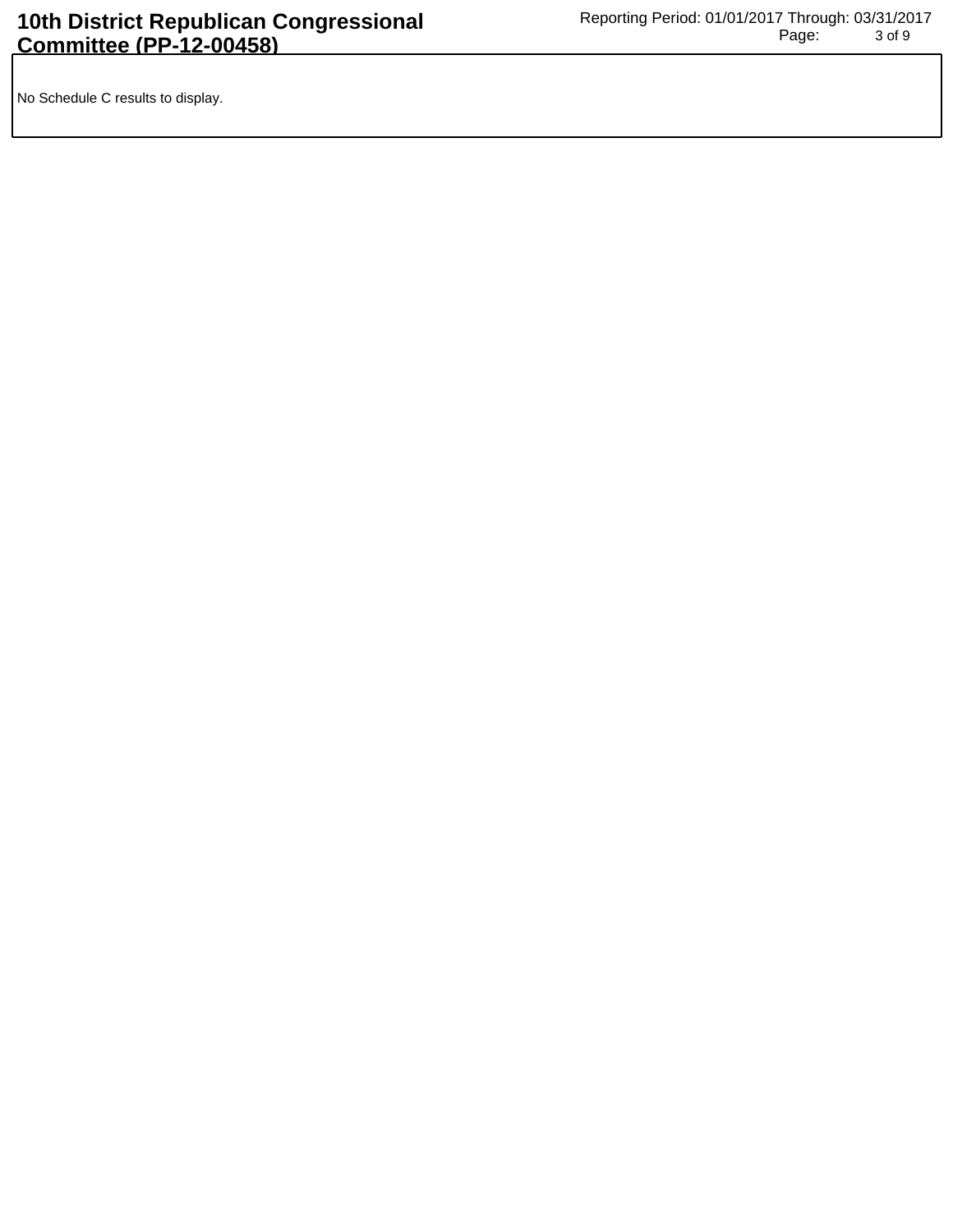| No Schedule D results to display. |  |
|-----------------------------------|--|
|                                   |  |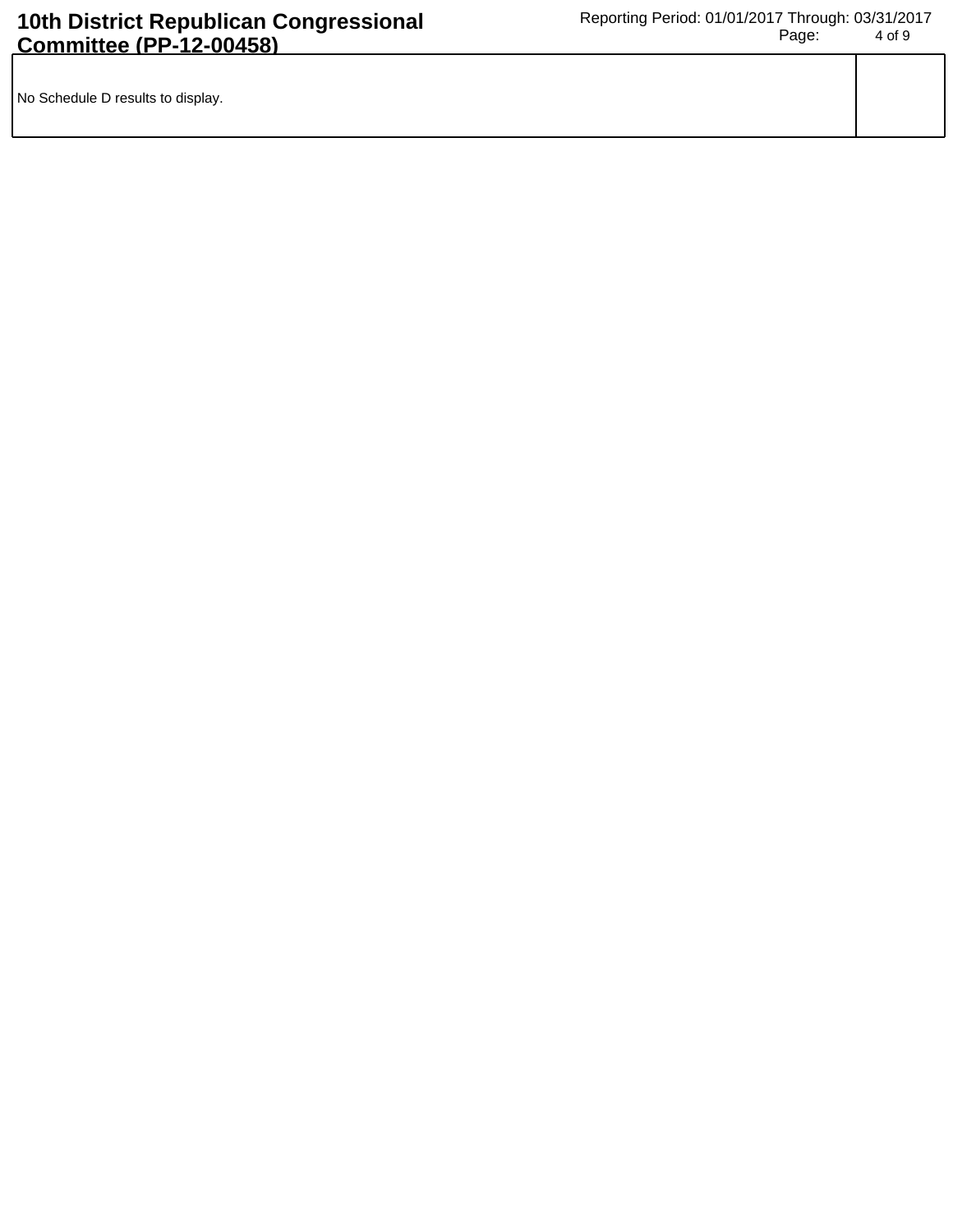| No Schedule E-1 results to display. |  |
|-------------------------------------|--|
|                                     |  |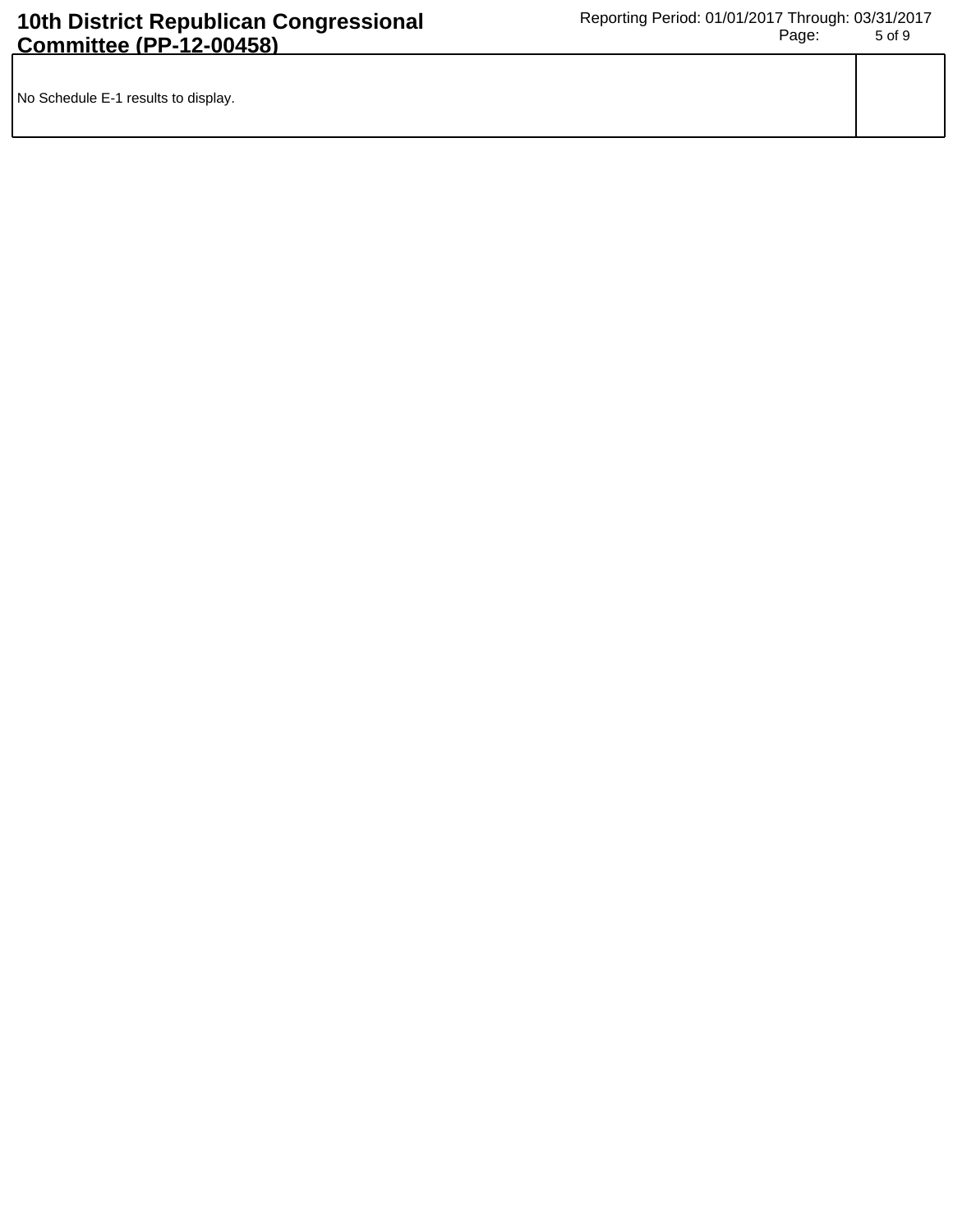| No Schedule E-2 results to display. |  |
|-------------------------------------|--|
|                                     |  |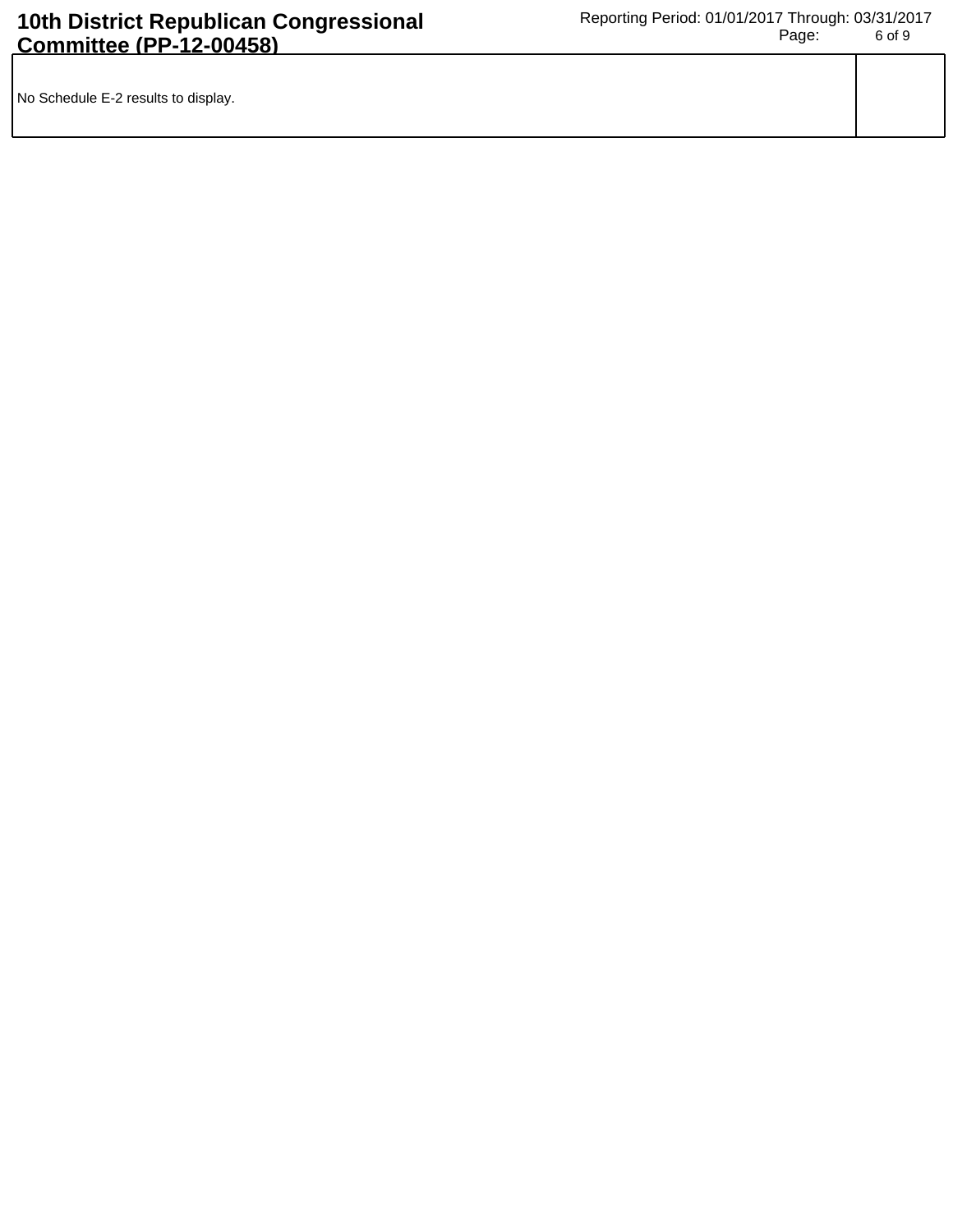No Schedule F results to display.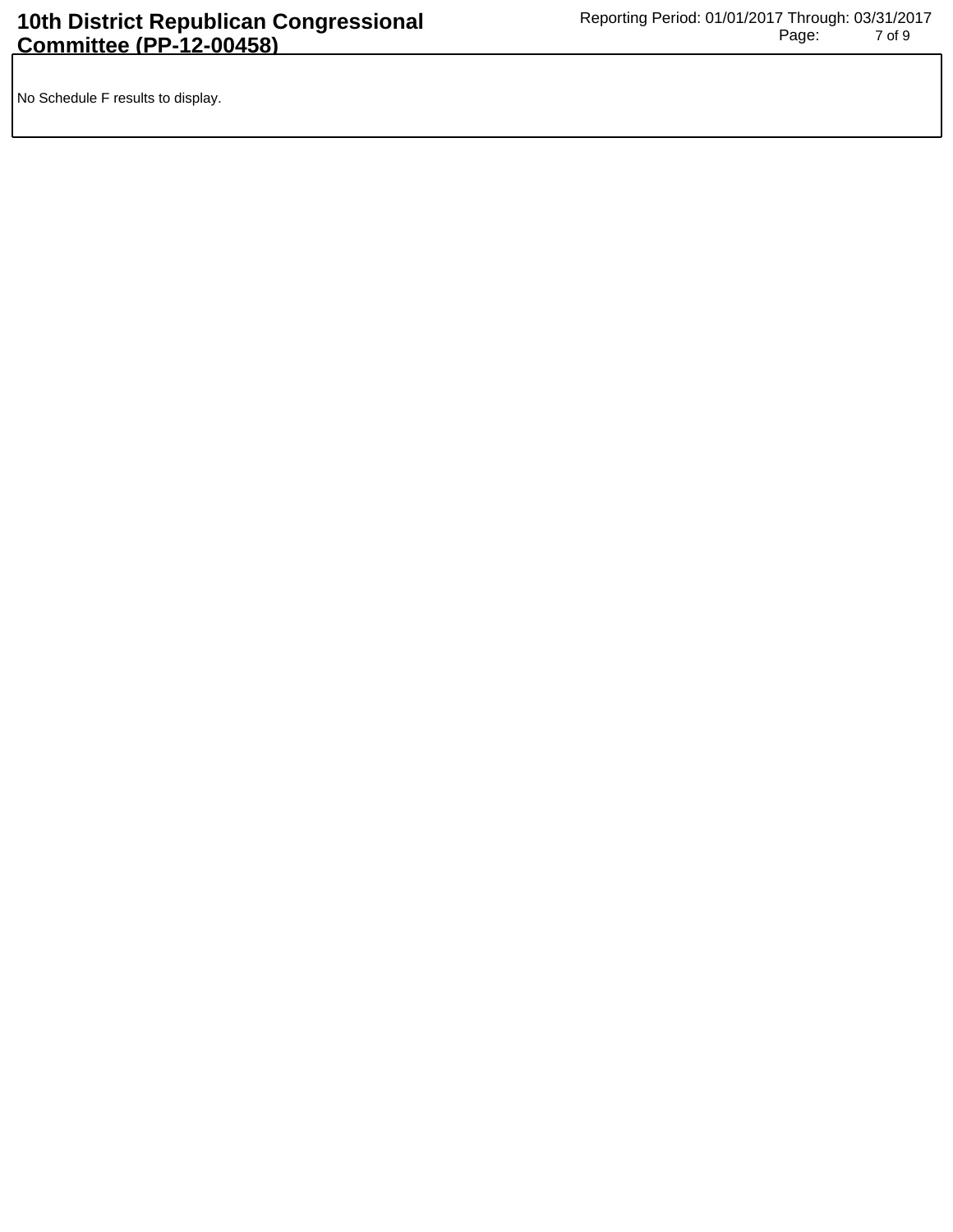## **10th District Republican Congressional Committee (PP-12-00458)**

| <b>Schedule G: Statement of Funds</b>                          | <b>Number of</b><br><b>Contributions</b> | <b>Amount</b> |          |
|----------------------------------------------------------------|------------------------------------------|---------------|----------|
| <b>Contributions Received This Period</b>                      |                                          |               |          |
| 1. Schedule A [Over \$100]                                     | 0                                        | \$0.00        |          |
| 2. Schedule B [Over \$100]                                     | 2                                        | \$210.00      |          |
| 3. Un-itemized Cash Contributions [\$100 or less]              | 0                                        | \$0.00        |          |
| 4. Un-itemized In-Kind Contributions [\$100 or less]           | 0                                        | \$0.00        |          |
| 5. Total                                                       | 2                                        |               | \$210.00 |
| <b>Bank Interest, Refunded Expenditures and Rebates</b>        |                                          |               |          |
| 6. Schedule C [also enter on Line 17b on Schedule H]           |                                          |               | \$0.00   |
| <b>Expenditures Made This Period</b>                           |                                          |               |          |
| 7. Schedule B [From line 2 Above]                              |                                          | \$210.00      |          |
| 8. Un-itemized In-Kind contributions [From line 4 Above]       |                                          | \$0.00        |          |
| 9. Schedule D [Expenditures]                                   |                                          | \$0.00        |          |
| 10. Total [add lines 7, 8 and 9]                               |                                          |               | \$210.00 |
| <b>Reconciliation of Loan Account</b>                          |                                          |               |          |
| 11. Beginning loan balance [from line 15 of last report]       |                                          | \$0.00        |          |
| 12. Loans received this period [from Schedule E-Part 1]        |                                          | \$0.00        |          |
| 13. Subtotal                                                   |                                          |               | \$0.00   |
| 14. Subtract: Loans repaid this period [from Schedule E-Part2] |                                          | \$0.00        |          |
| 15. Ending loan balance                                        |                                          |               | \$0.00   |